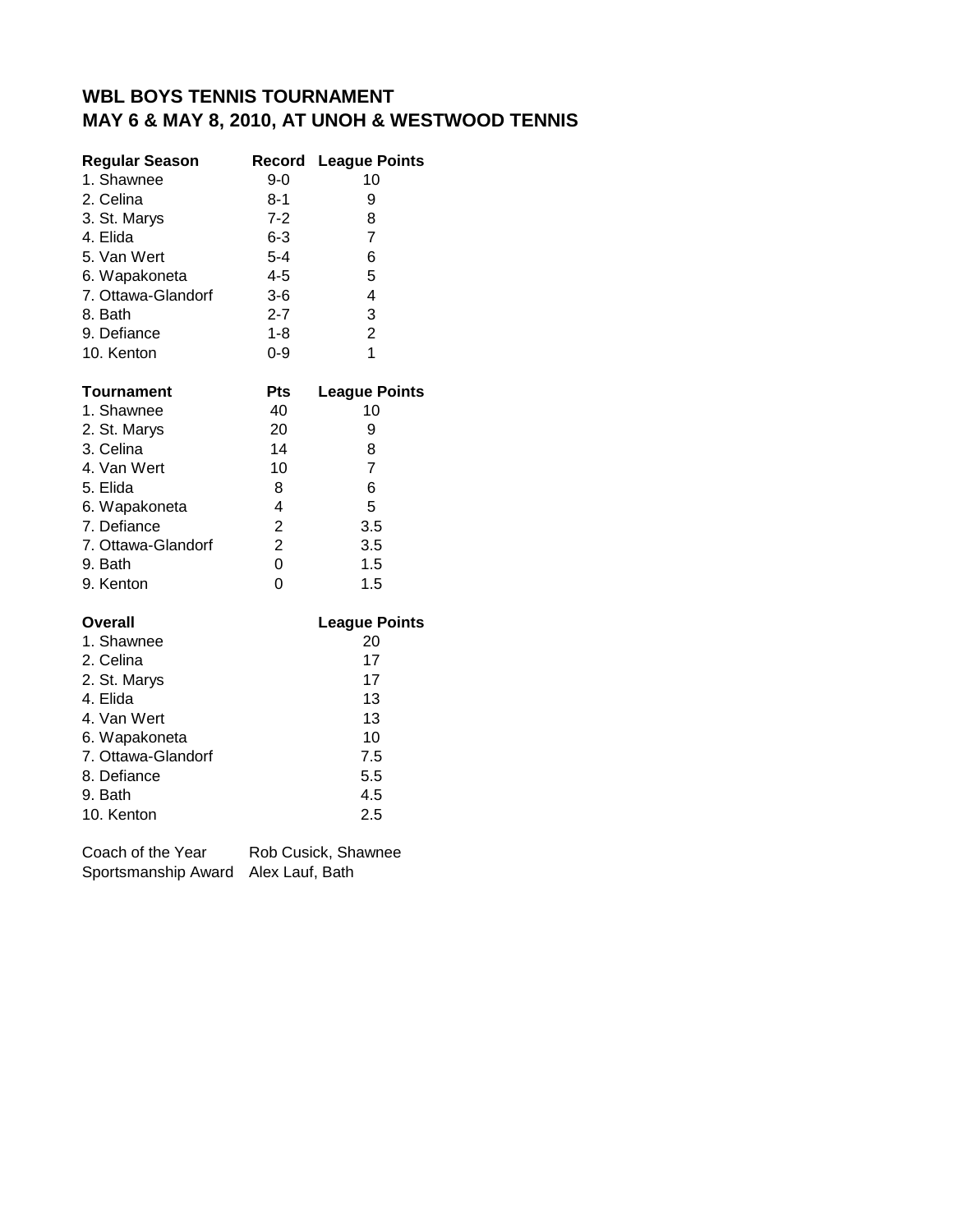|                           |                              | <b>FIRST SINGLES</b>         |                              | <b>SEEDS</b>                             |  |
|---------------------------|------------------------------|------------------------------|------------------------------|------------------------------------------|--|
|                           |                              |                              |                              | Sam Rutter - Shawnee -11                 |  |
|                           | Sam Rutter (11) Shawnee      |                              |                              | Joel Perrin - Elida - 12<br>$\mathbf{2}$ |  |
|                           |                              | Sam Rutter (11) Shawnee      |                              | Joe Brenneman - St. Marys - 11<br>3      |  |
|                           | Adam Bates (11) Defiance     | $6-0, 6-0$                   |                              | Adam Turner - Celina - 12<br>4           |  |
| John Foster (12) Van Wert |                              |                              | Sam Rutter (11) Shawnee      |                                          |  |
|                           | John Foster (12) Van Wert    |                              | $6-0, 6-0$                   |                                          |  |
| Nic Oen (10) Wapakoneta   | $6-4, 6-3$                   | Adam Turner (12) Celina      |                              |                                          |  |
|                           | Adam Turner (12) Celina      | $6-3, 6-1$                   |                              |                                          |  |
|                           |                              |                              |                              | Sam Rutter (11) Shawnee                  |  |
|                           | Joe Brenneman (11) St. Marys |                              |                              | $6-4, 6-4$                               |  |
| Andrew Schmitz (12) O-G   |                              | Joe Brenneman (11) St. Marys |                              |                                          |  |
|                           | Alex Lauf (12) Bath          | $6-0, 6-1$                   |                              |                                          |  |
| Alex Lauf (12) Bath       | $6-3, 6-3$                   |                              | Joe Brenneman (11) St. Marys |                                          |  |
|                           | Greg Newland (12) Kenton     |                              | $7-6(8-6), 6-0$              |                                          |  |
|                           |                              | Joel Perrin (12) Elida       | 3rd and 4th playoff          |                                          |  |
|                           | Joel Perrin (12) Elida       | $6-0, 6-0$                   | Adam Turner (12) Celina      |                                          |  |
|                           |                              |                              |                              | Joel Perrin (12) Elida                   |  |
|                           |                              |                              | Joel Perrin (12) Elida       | $1-6, 6-3, 6-0$                          |  |
|                           |                              |                              |                              |                                          |  |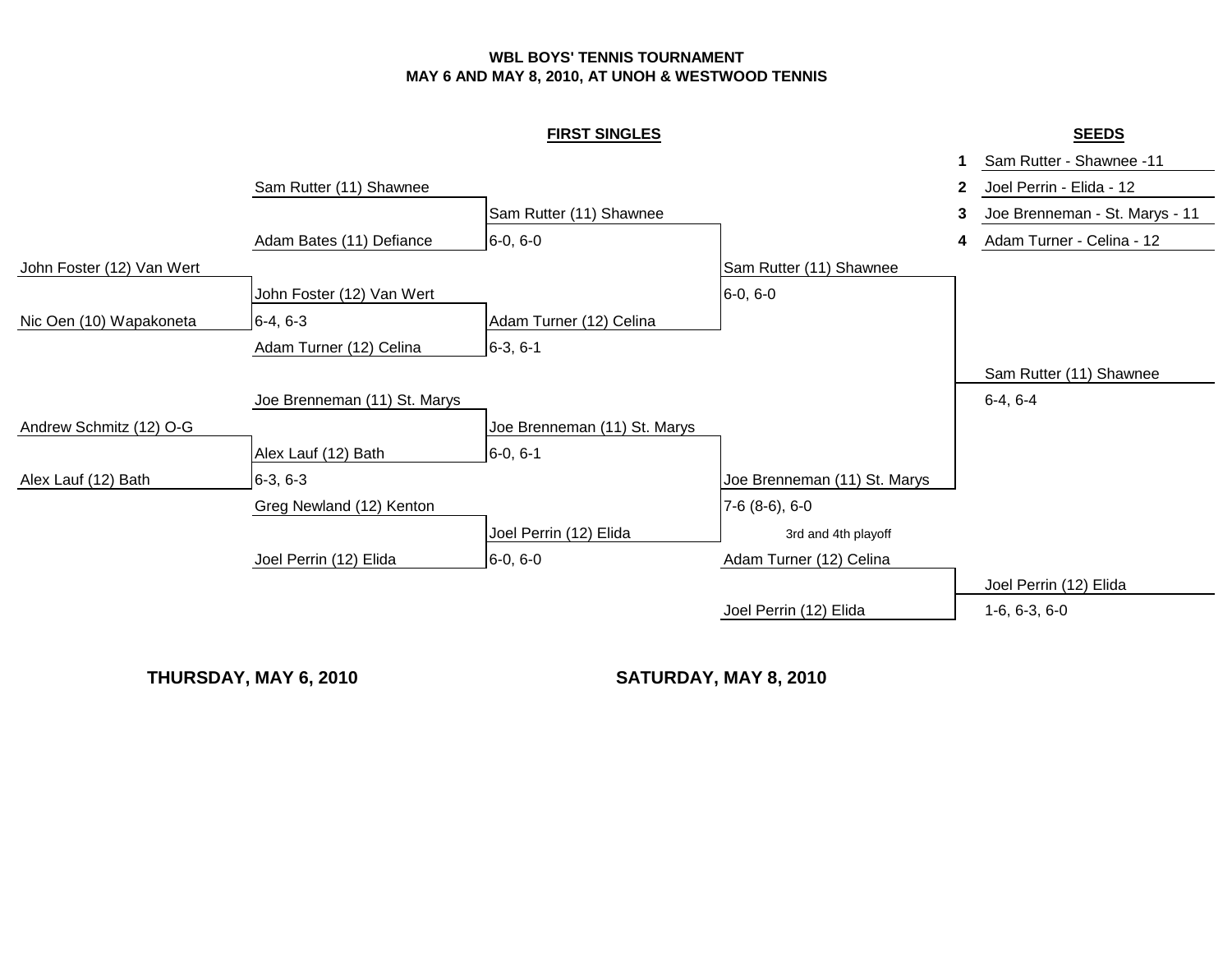## **SECOND SINGLES SEEDS**

|                              |                             |                           |                           |              | Johnny Rutter - Shawnee - 9 |
|------------------------------|-----------------------------|---------------------------|---------------------------|--------------|-----------------------------|
|                              | Johnny Rutter (9) Shawnee   |                           |                           | $\mathbf{2}$ | Jacob Hood - Van Wert - 11  |
|                              |                             | Johnny Rutter (9) Shawnee |                           |              | Corey Lotridge - Wapak - 12 |
|                              | Austin Fishpaw (9) Defiance | $6-0, 6-0$                |                           | 4            | Brian Robbins - Celina - 11 |
| Matt Freewalt (11) St. Marys |                             |                           | Johnny Rutter (9) Shawnee |              |                             |
|                              | Mitch Chavez (11) Elida     |                           | $6-1, 6-1$                |              |                             |
| Mitch Chavez (11) Elida      | $6-3, 1-6, 6-2$             | Mitch Chavez (11) Elida   |                           |              |                             |
|                              | Bryan Robbins (11) Celina   | $6-2, 6-1$                |                           |              |                             |
|                              |                             |                           |                           |              | Johnny Rutter (9) Shawnee   |
|                              | Corey Lotridge (12) Wapak   |                           |                           |              | $6-0, 6-0$                  |
| John Lammers (10) O-G        |                             | Corey Lotridge (12) Wapak |                           |              |                             |
|                              | Austin Ruhe (12) Bath       | 3-2, default              |                           |              |                             |
| Austin Ruhe (12) Bath        | $7-6(7-4), 6-2$             |                           | Jacob Hood (11) Van Wert  |              |                             |
|                              | Brad Collins (11) Kenton    |                           | $6-3, 7-5$                |              |                             |
|                              |                             | Jacob Hood (11) Van Wert  | 3rd and 4th playoff       |              |                             |
|                              | Jacob Hood (11) Van Wert    | $6-0, 6-0$                | Mitch Chavez (11) Elida   |              |                             |
|                              |                             |                           |                           |              | Corey Lotridge (12) Wapak   |
|                              |                             |                           | Corey Lotridge (12) Wapak |              | $6-2, 7-5$                  |
|                              |                             |                           |                           |              |                             |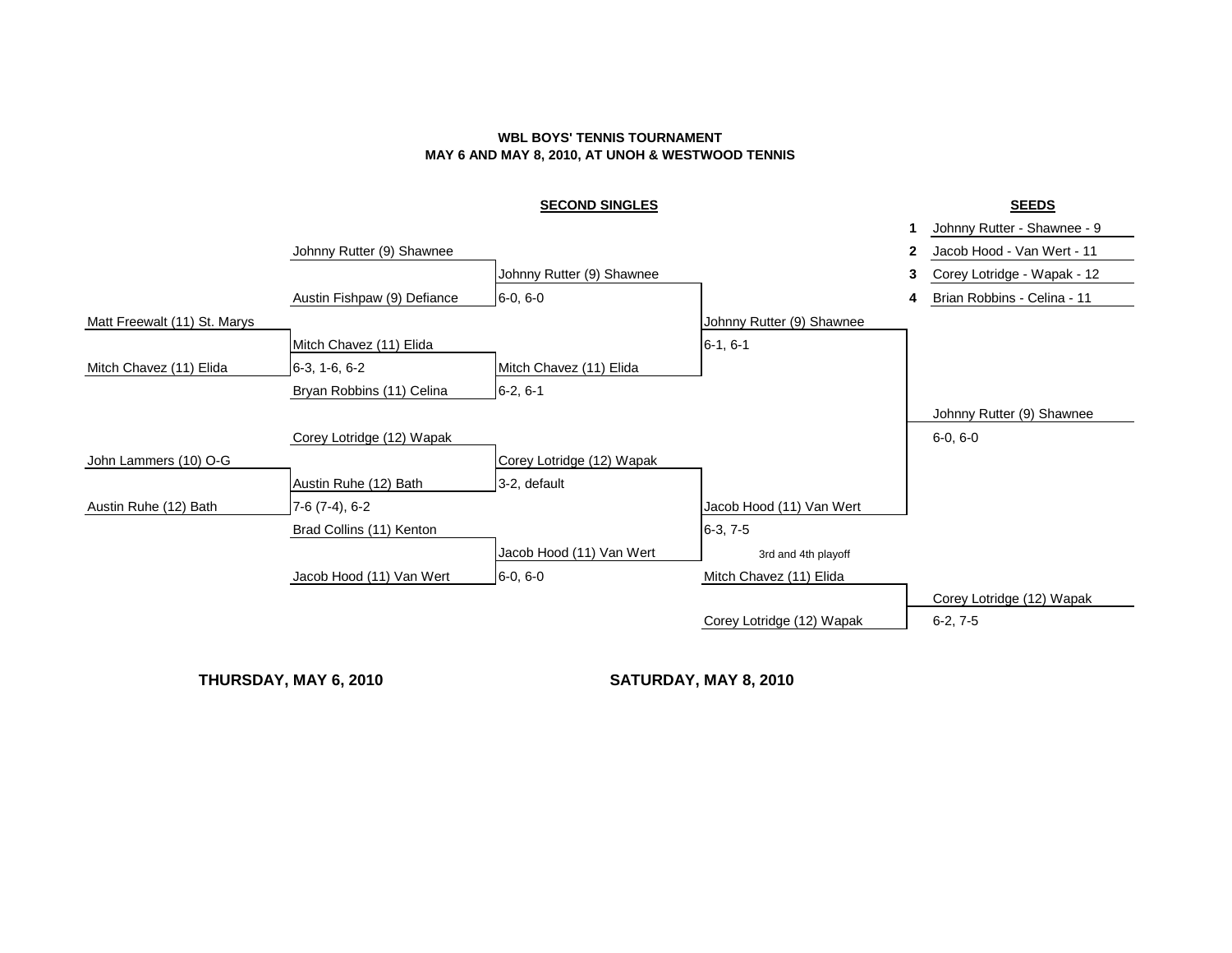#### **THIRD SINGLES SEEDS**

# **1** Eric Dicke - St. Marys - 11 Eric Dicke (11) St. Marys **2** Ryan Barton - Shawnee - 11 Eric Dicke (11) St. Marys **3** Arwin Sayoto - Elida - 11 Sean Castle (11) Kenton 6-0, 6-2 **4** Tyler Munroe - Van Wert - 12 Brook Fortman (11) O-G **Exercise 2** Eric Dicke (11) St. Marys Brook Fortman (11) O-G 6-2, 6-1 Jason Lauf (10) Bath 6-0, 7-5 Arwin Sayoto (11) Elida Arwin Sayoto (11) Elida  $6-4, 6-1$ Ryan Barton (11) Shawnee Tyler Munroe (12) Van Wert **6-2, 6-1 6-2, 6-1** Joey Jose (10) Wapakoneta Tyler Munroe (12) Van Wert Joey Jose (10) Wapakoneta 5-7, 6-2, 6-2 Jake Remington (11) Celina **6-2, 6-4 Ryan Barton (11)** Shawnee **Ryan Barton (11)** Shawnee Michael Sanchez (9) Defiance 6-1, 6-2 Ryan Barton (11) Shawnee 3rd and 4th playoff Ryan Barton (11) Shawnee  $\begin{array}{r} |6-0, 6-0 \end{array}$  equals are  $\begin{array}{r}$  Arwin Sayoto (11) Elida Tyler Munroe (12) Van Wert Tyler Munroe (12) Van Wert  $5-7, 6-1, 6-0$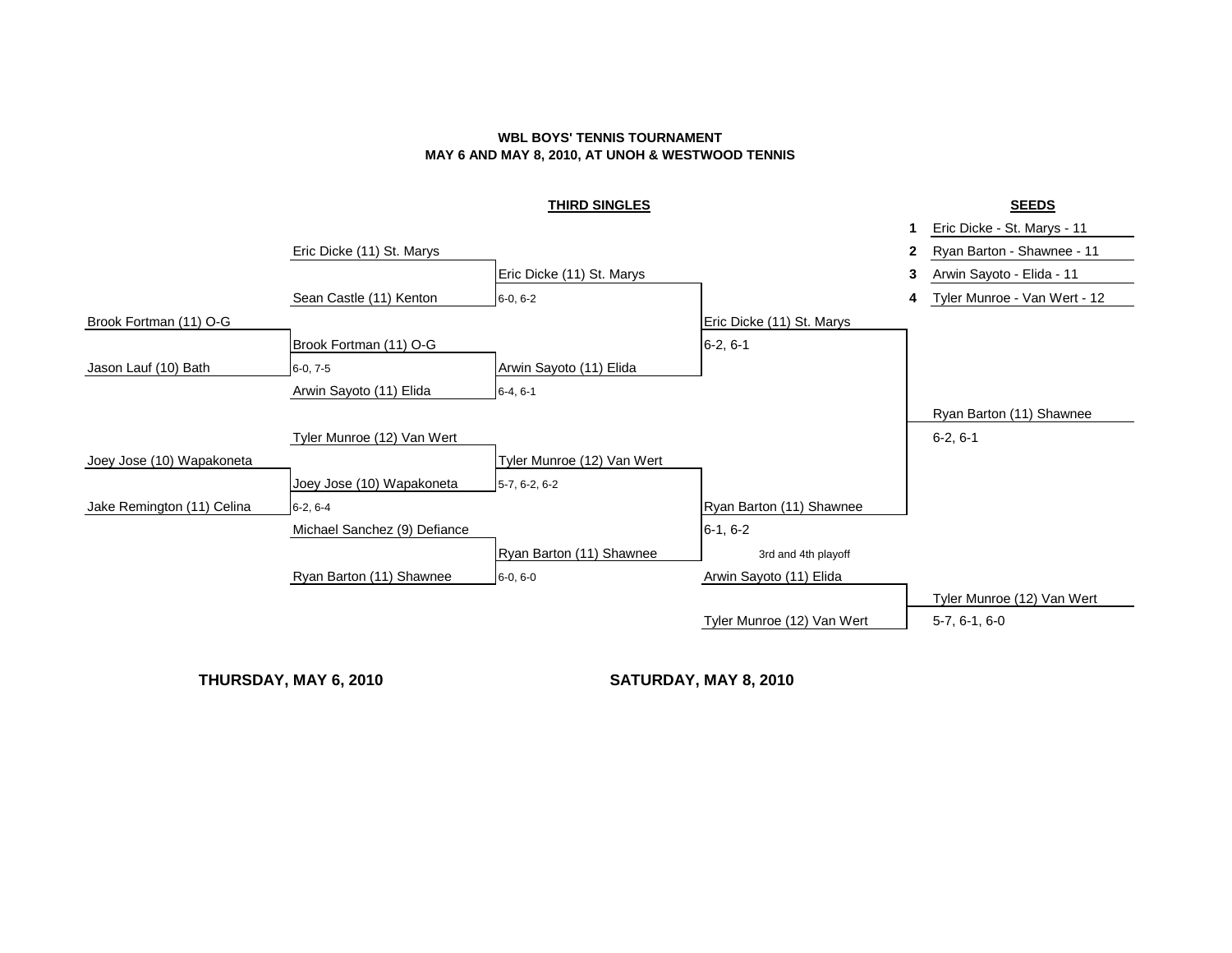#### **FIRST DOUBLES SEEDS**